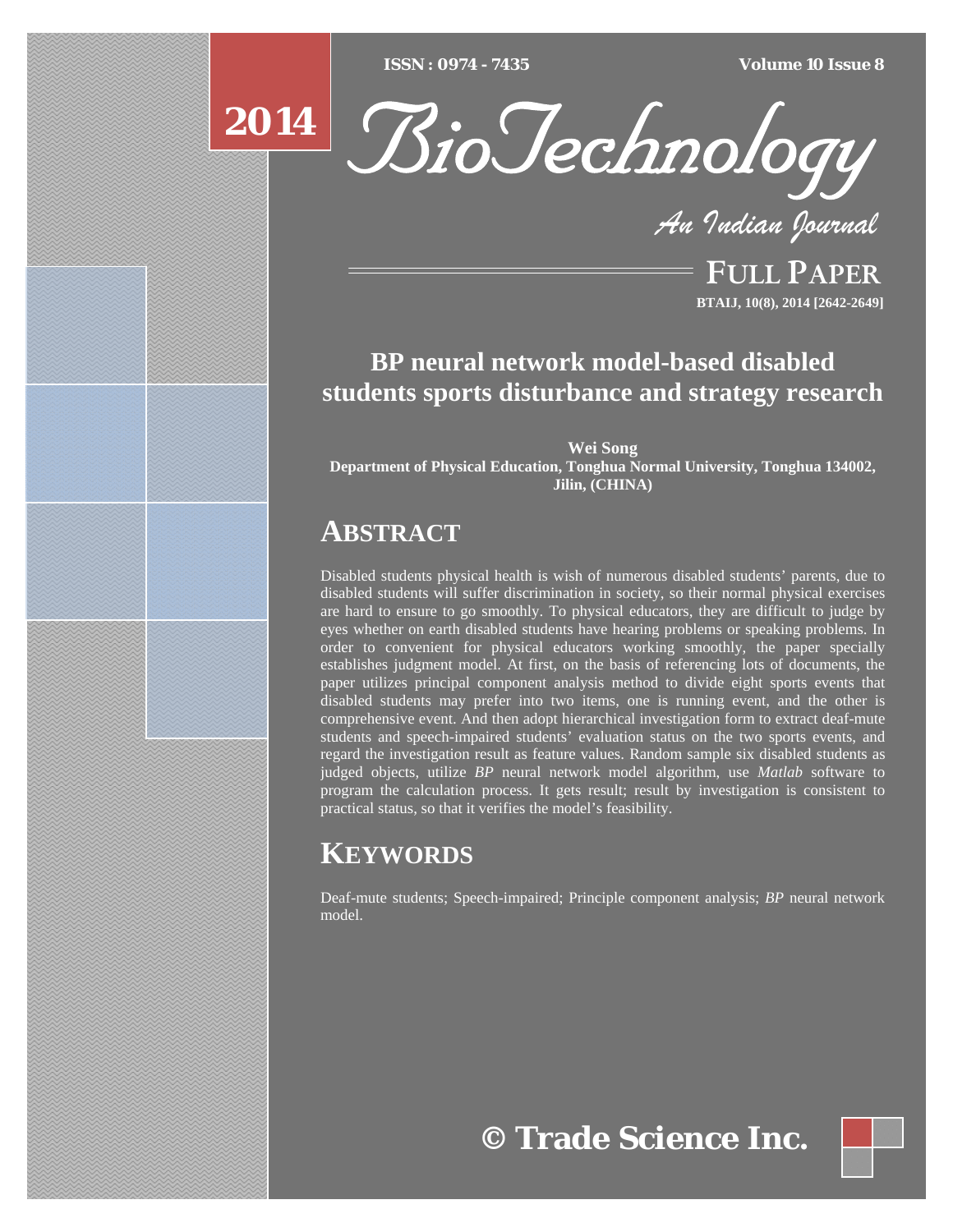### **INTRODUCTION**

 In recent years, as China becomes stronger, national government pays more and more attentions to vulnerable groups, especially in disabled people. Disabled students sports issues are event the hotspot of social concerns. Lots of elementary schools, secondary schools and universities have corresponding assisting policies on disabled students. However, disabled students sports issues have not yet been properly solved.

 In 2007, Yang Chen in the article "Kaifeng city special school different types of disabled students sports demand and intervention policies", took Kaifeng city as an example, verified Chinese present disabled students physical education status, which mainly reflected as teachers specialization degrees were low, school sports syllabus and sports facilities were backward, and put forward corresponding improvement measures for the status. In 2013, Mei Sa in the article "American disabled people sports organization research— based on the perspective of self-organization theory", took American disabled people sports organizations as research objects, explained reasons that all disabled population almost would participate in sports in America. The article pointed out such phenomenon couldn't do without American mainstream society supports. And meanwhile, it pointed out American disabled people sports lacking of interaction with mainstream sports. The author put forward in the aspect of disabled people sport development, China should selective and positive learn and refer to American. In 2013, Wei Xiao-Hai in the article "Chinese and American disabled people sports status comparative research", applied quantitative estimation methods, took American disabled people sports as benchmark values, utilized analytic hierarchy process method, made comprehensive evaluation on Chinese disabled people sports, result showed that Chinese shows well in disabled people competitive sports aspect, but their employment situations weren't going well. In 2012, Tao Jie in the article "Hubei Universities disabled students participating in physical exercises study", made investigation on disabled students participating in physical exercises' purposes, attitudes as well as preferred sports events and other problems, and analyzed investigation results, analysis showed that most of students participated in physical exercises were for recovering and strengthening physique; about 70% students thought physical exercises were quite necessary; disabled students favorite sports events were walking and running.

 To congenital deaf people, long time deaf will cause dumb. In real life, we are difficult to directly judge a student is deaf-mute or mute. On the basis of consulting relative literatures, the paper works on researching on judging disabled students types problems according to disabled students fondness status on sports events.

### **MODEL ESTABLISHMENT**

 Deaf-mute lives in the word of "unknown to public"; people in the world also have differences. They are people with both hearing and speech disturbance, and are also people only with speech disturbance. The two kinds of people are quite different for physical educators, which will affect their working procedures. Considering students' self-esteem, they are hard to directly judge students' types. Therefore, physical educators judge students' types by students' favorite sports events will be very beneficial to work.

#### **Data processing**

 By consulting relative literatures, we find deaf-mute students fond sports events statistical table, as TABLE 1 shows.

 Take person-time percentage as measurement criterion, random select 100 speech-impaired students as research objects, investigate their fond sports events, result is as TABLE 2.

 In the research process, it involves in eight sports events, in order to convenient for future researching and the model's application, we adopt principle component analysis method, extract principal component, and scree plot is as Figure 1 shows.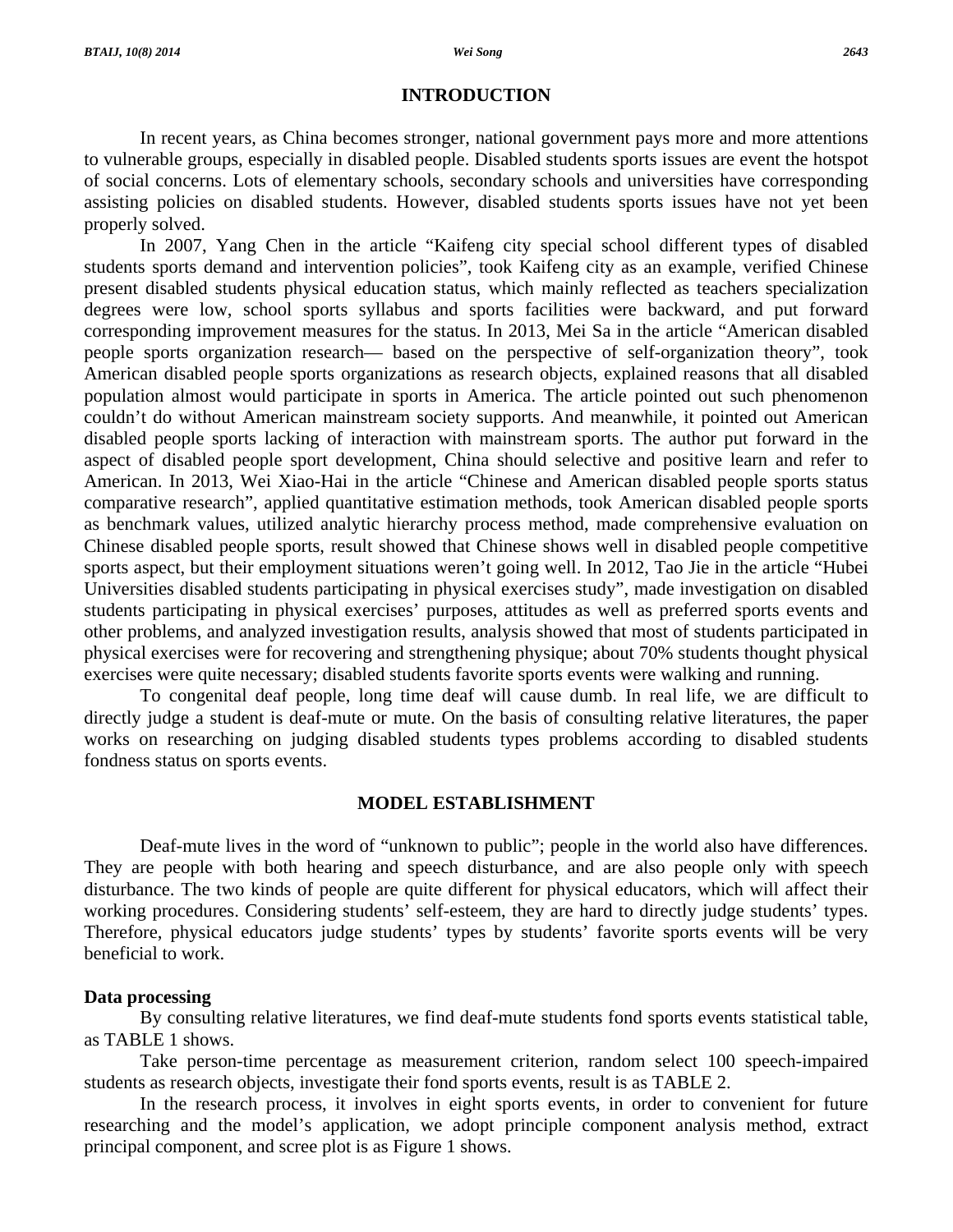|                   |    |          | Sports event Frequency Frequency percentage Person-time percentage |
|-------------------|----|----------|--------------------------------------------------------------------|
| Running           | 12 | 11       | 20                                                                 |
| <b>Basketball</b> | 32 | 29       | 53                                                                 |
| Badminton         | 32 | 29       | 53                                                                 |
| Table tennis      | 8  | 7        | 13                                                                 |
| Football          | 0  | $\Omega$ | 0                                                                  |
| Volleyball        | 0  | 0        | 0                                                                  |
| Sports dance      | 16 | 14       | 27                                                                 |
| Martial arts      | 12 | 11       | 20                                                                 |

**TABLE 1: Deaf-mute students' fond sports event statistics** 

**TABLE 2 : Speech-impaired students' fond sports events investigation** 

| <b>Sports event</b> | <b>Person-time percentage</b> |
|---------------------|-------------------------------|
| Running             | 10                            |
| <b>Basketball</b>   | 56                            |
| Badminton           | 62                            |
| Table tennis        | 15                            |
| Football            | 25                            |
| Volleyball          | 32                            |
| Sports dance        | 55                            |
| Martial arts        | 12                            |



**Figure 1 : Scree plot** 

 From Figure 1, we can see that eight sports events can be divided into two items, one is running, and the other is basketball badminton table tennis football volleyball sports dance and martial arts comprehensive item. In the comprehensive item, seven sports weights are equal.

 With cooperation of deaf-mutes school professional teachers, we sample five deaf-mute schoolboys and five deaf-mute schoolgirls from each layer of elementary school, secondary school and university three teaching layers, ask them to score running item and comprehensive item, full scores are one score. And then respectively solve average value of five students' scores, result is as TABLE 3.

|  |  | <b>TABLE 3 : Deaf-mute student feature value</b> |  |
|--|--|--------------------------------------------------|--|
|--|--|--------------------------------------------------|--|

| <b>Running item</b> |  |  | $0.23$ 0.31 0.29 0.19 0.25 0.18 |  |
|---------------------|--|--|---------------------------------|--|
| Comprehensive item  |  |  | 0.43 0.35 0.28 0.41 0.32 0.36   |  |

 With the cooperation of deaf-mutes school professional teachers, we sample five mute schoolboys and five mute schoolgirls from each layer of elementary school, secondary school and university three teaching layers, ask them to score running item and comprehensive item, full scores are one score. And then respectively solve average value of five students' scores, result is as TABLE 4.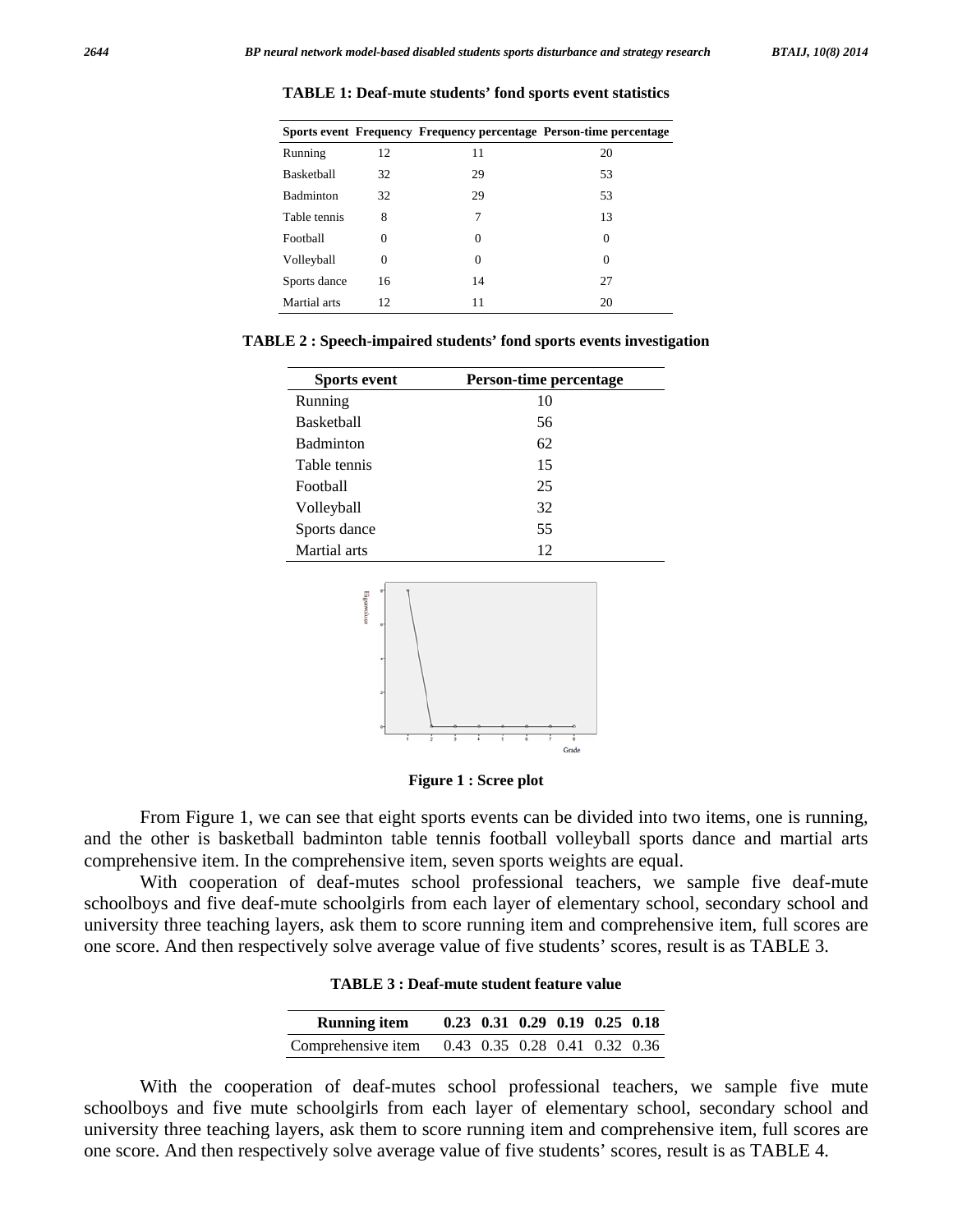#### **TABLE 4 : Speech-impaired student feature** value

| <b>Running item</b>                              | $0.21$ $0.19$ $0.23$ $0.15$ $0.22$ $0.19$ |  |  |
|--------------------------------------------------|-------------------------------------------|--|--|
| Comprehensive item 0.56 0.49 0.57 0.53 0.51 0.58 |                                           |  |  |

 After extracting two types of students feature values, random select six disabled students in another deaf-mutes school, collect data that needs to predict as TABLE 5.

#### **TABLE 5 : Data to be predicted**

| No.                |                               |  | $\Delta$                      |  |
|--------------------|-------------------------------|--|-------------------------------|--|
| Running item       |                               |  | 0.24 0.20 0.26 0.18 0.14 0.16 |  |
| Comprehensive item | 0.38 0.32 0.40 0.52 0.46 0.57 |  |                               |  |

# **BP neural network model**

 Neural network model is originated from neurobiology. Its computation process is similar to biology nerve cell reaction process, as Figure 2.



**Figure 2 : The structure of neurons** 

 In neural network, lots of different nerve cells included axon end can enter into the same nerve cell Dendron and form into a large number of synapses. All synapses of different origins released neurotransmitters can exert on same nerve cells'membrane potential changes. Thereupon, nerve cells space comprehensive information ability that is nerve cell can integrate input information of different origins in Dendron. Base on the ability, people simulate nerve cell reaction process and create artificial nerve cell model, as Figure 3 shows, symbols definition in figure is as TABLE 6 shows.



**Figure 3 : The schematic of mathematical models of neurons** 

**TABLE 6 : Mathematical model's symbol definition** 

| <b>Symbol</b>          | <b>Definition</b>                                                       |
|------------------------|-------------------------------------------------------------------------|
| $x_1, x_2, \dots, x_n$ | Nerve cell input part that is information<br>released by previous level |
| θ.                     | Nerve cell threshold value                                              |
| $\mathcal{Y}_i$        | Nerve cell output                                                       |
|                        | <b>Excitation function</b>                                              |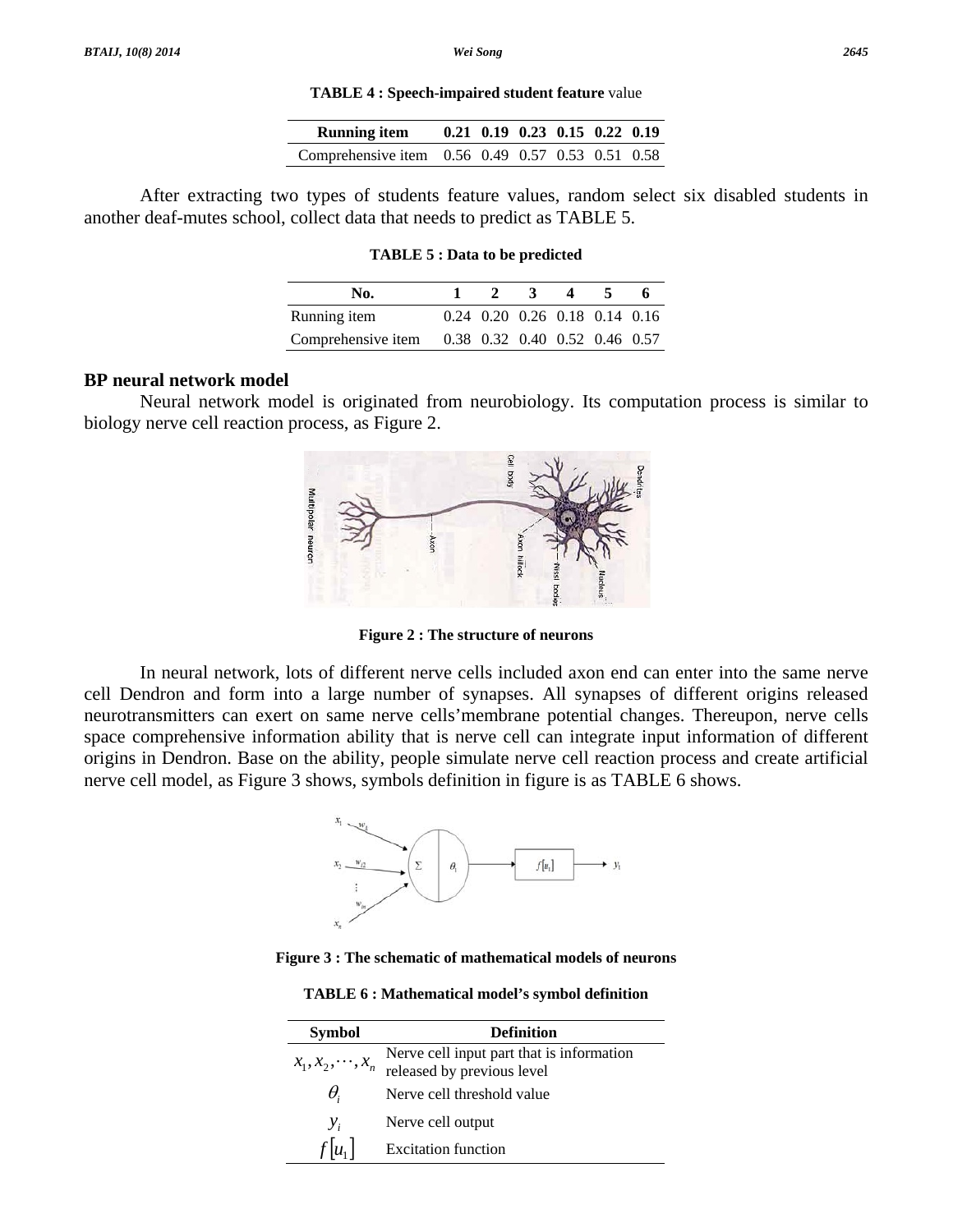$f[u_1]$  decides that output form that arrives at threshold value  $\theta_i$  under common effects of inputting  $x_1, x_2, \dots, x_n$ . Figure 4 shows two kinds of excitation functions images. The paper adopted models use the second kind excitation function.



**Figure 4 : Typical excitation functions** 

Among them:

$$
\mathbf{u}_{i} = \sum_{j} w_{ij} \mathbf{x}_{i} - \theta_{i}
$$
 (1)

So:

$$
\mathbf{y}_i = \mathbf{f}[\mathbf{u}_i] = \mathbf{f}\left(\sum_j \mathbf{w}_{ij} - \theta_i\right)
$$
 (2)

Formula (2) is each nerve cell full mathematical model expression.

*BP* neural network is a kind of multiple layer forward network, adopts minimum mean square error computational way. When apply counter propagation algorithm into feedforward multiple network, utilize *Sigmoid* as excitation function, use following steps to make recursion solving on  $w_{ij}$  that is network weight coefficient. In case every layer has *n* pieces of nerve cells, for the *k* layer the *i* nerve cell, then it has *n* pieces of weight coefficients  $w_{i1}, w_{i2}, \dots, w_{in}$ . In addition, select one more  $w_{in+1}$  to express  $\theta_i$ . When input sample *x*, take  $x = (x_1, x_2, \dots, x_n, 1)$ .

Align value to  $w_{ij}$ . To every layer  $w_{ij}$ , align a very little nonzero random number, and meanwhile  $w_{j_{n+1}} = -\theta_i$ . Due to the model utilizes Matlab to operate, the alignment process is computer's random process, and just because of that, same programming codes in different running processes, the results may appear differences.

Input sample value  $x = (x_1, x_2, \dots, x_n, 1)$ , and corresponding expected output  $y = (y_1, y_2, \dots, y_n, 1)$ . Calculate each layer output, for the *k* layer the *i* nerve cell output  $x_{ik}$ , it has:

$$
y_i^k = f[u_i^k]
$$
 (3)

Among them,

$$
\mathbf{u}_i^k = \sum_j w_{ij} x_j^{k-1} - \theta_i^k \tag{4}
$$

In formula,  $x_{n+1}^{k-1} = 1$  $x_{n+1}^{k-1} = 1$ ,  $w_{i(n+1)} = -\theta$ Solve each layer computation error  $d_i^k$ , for output layer, it has  $k = m$ , then it has: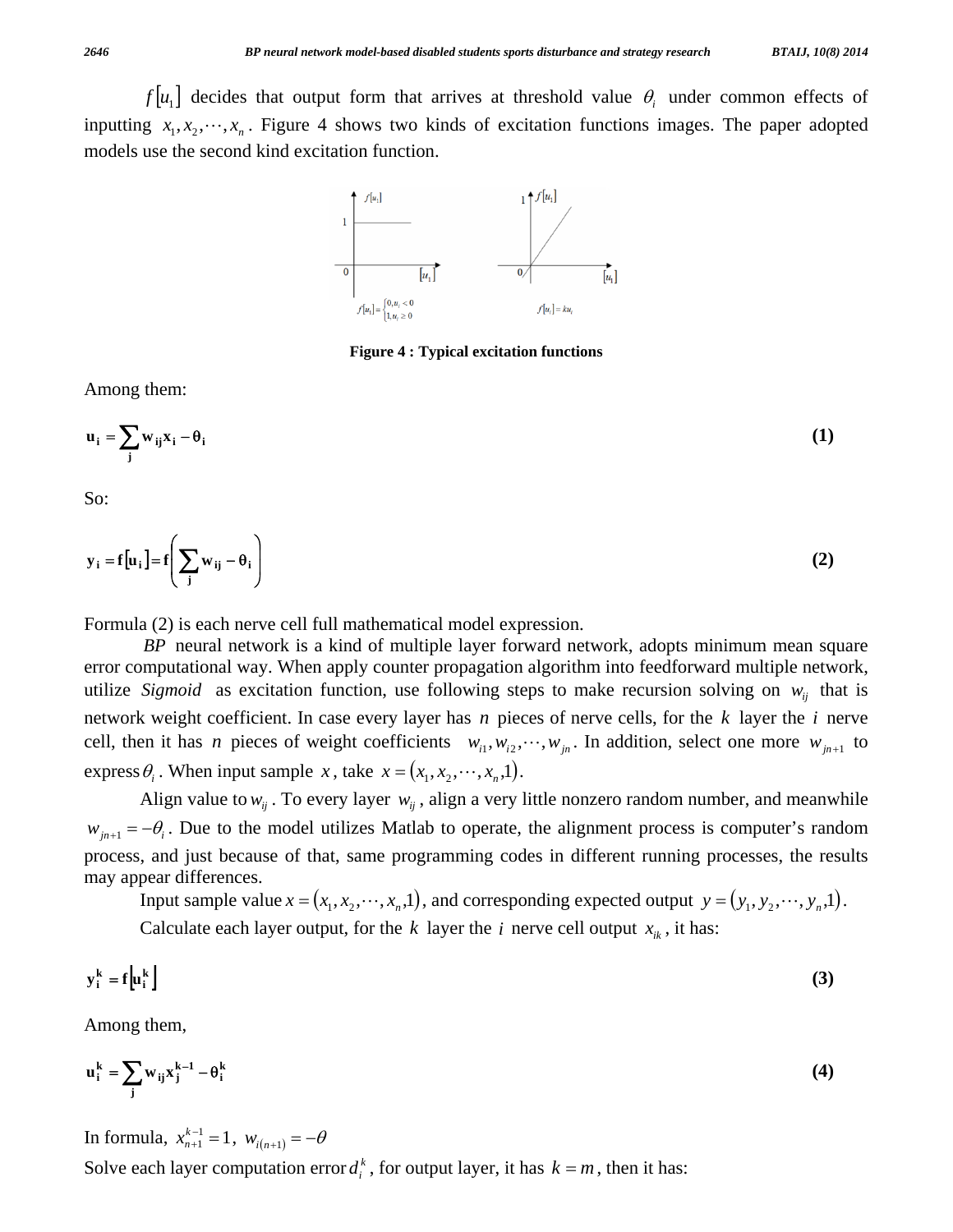$$
\mathbf{d}_i^m = \mathbf{x}_i^m \left( 1 - \mathbf{x}_i^m \right) \left( \mathbf{x}_i^m - \mathbf{y}_i^m \right) \tag{5}
$$

For other layers, it has:

$$
\mathbf{d}_i^k = \mathbf{x}_i^k \left( 1 - \mathbf{x}_i^k \left( \sum_j w_{ij} \mathbf{x}_j^{k-1} - \theta_i^k \right) \right)
$$
 (6)

Correct  $w_{ii}$  and  $\theta_i$ , it has:

 $w_{ij}(t+1) = w_{ij}(t) - \eta d_i^k x_j^{k-1}$  (7)

 (6) After solving each layer each weight coefficient, it can judge whether it conforms to requirements according to established criterion. If it don't conform, then return to the step (3), on the contrary, end computing.

# **Matlab computing and computed result**

# **Matlab running program**

p=[0.23 0.31 0.29 0.19 0.25 0.18 0.21 0.19 0.23 0.15 0.22 0.19; 0.43 0.35 0.28 0.41 0.32 0.36 0.56 0.49 0.57 0.53 0.51 0.58];  $t=[1 1 1 1 1 1 1 0 0 0 0 0 0]$ ; plot (p  $(1, \text{find } (t>0.5))$ , p  $(2, \text{find } (t>0.5))$ , 'o');hold on; plot (p  $(1, \text{find } (t \le 0.5))$ , p  $(2, \text{find } (t \le 0.5))$ , '\*');hold on net=newff (minmax  $(p)$ ,  $[2, 1]$ ,  $\{\{\text{tansig}', \text{ 'purelin'}\}\};$ net.trainParam.show=50; net.trainParam.epochs=300; net.trainParam.goal=1e-2; net=train (net,  $p, t$ ); pp=[0.24 0.20 0.26 0.18 0.14 0.16;0.38 0.32 0.40 0.52 0.46 0.57]; y=sim (net, pp); plot (pp  $(1, \text{find } (y>0.5))$ , pp  $(2, \text{find } (y>0.5))$ , 'ro');hold on plot (pp  $(1, \text{find } (y \le 0.5))$ , pp  $(2, \text{find } (y \le 0.5))$ , 'r<sup>\*</sup>');hold on plot ([0.14 0.25], [0.30 0.52], 'k')

> $06$  $0.55$

 $0.4$ 

 Above is *Matlab* running program. From program codes, it is clear, the program running selects training error being  $10^{-2}$  as stop condition. Due to disabled students fondness extent in running item and comprehensive item's data are both between  $0 \sim 1$ , selected stop condition is proper. In following schematic diagram, "\*" represents speech-impaired students, "o" represents deaf-mute students.

 Due to TABLE 3, TABLE 4 provides two kinds of disabled students' sports events fondness extent feature values, utilize *Matlab* to draw the two kinds of students' distribution conditions as Figure 5. Figure 6 is discriminant result schematic diagram.

 $0.35$  $03$  $0.25$ 0.18 0.2 0.22 0.24 0.26 0.28

**Figure 5 : The schematic of two kinds of students with disabilities** 

$$
(5)
$$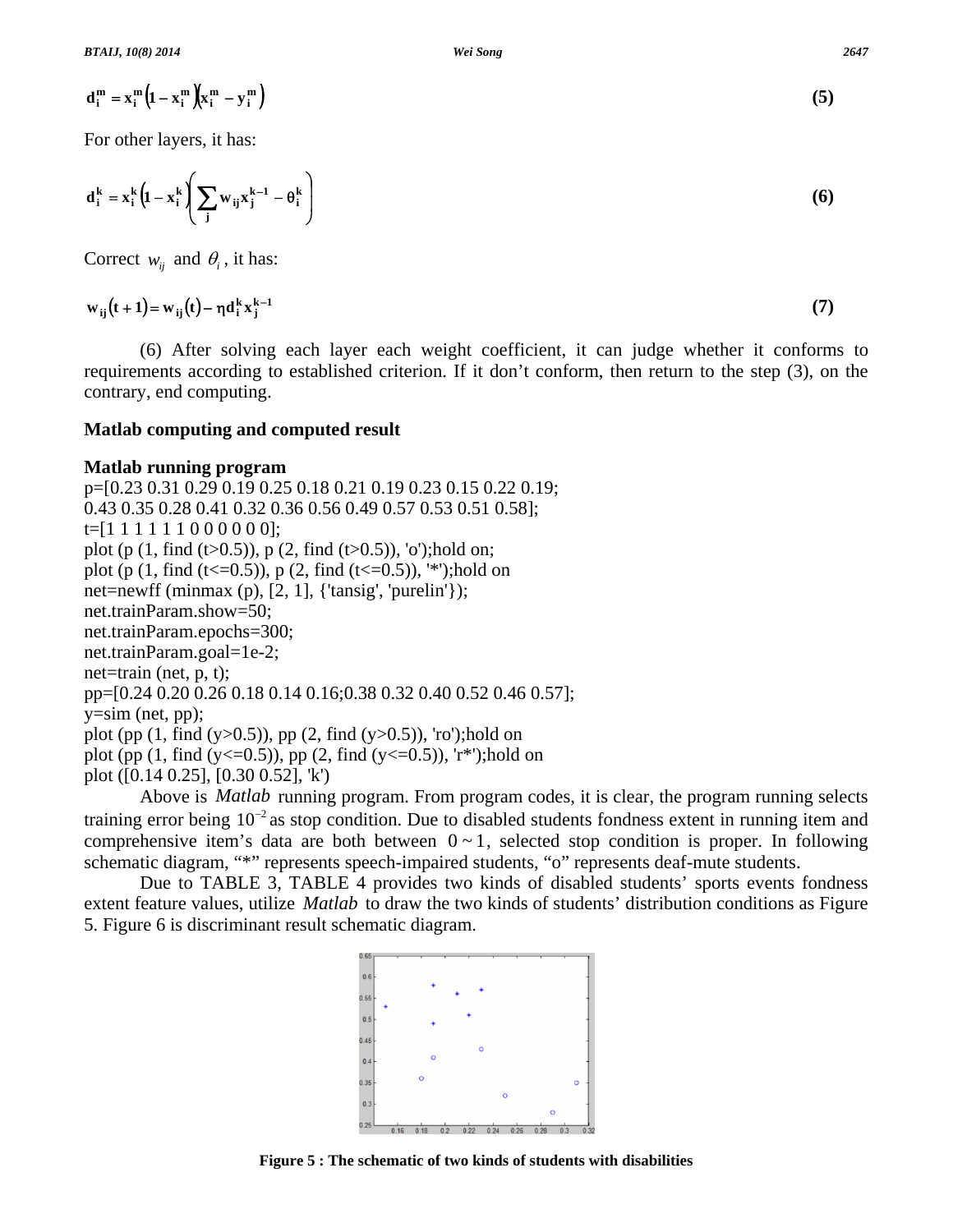From Figure 5, we can see that two types of disabled students fond sports events distribution has obvious boundary. According to Figure 5 distribution status, define discriminant straight line (0.14,0.30),  $(0.25, 0.52) \cdot$ 



**Figure 6 : The schematic of discrimination results** 

From Figure 6, it is clear that among data to be predicted, there are three people number $(1,2,3)$  are deaf-mute students, and three people  $(4,5,6)$  are speech-impaired students. It is not difficult for us to find that deaf-mute students lay particular stress on running, and only deaf students lay particular stress on comprehensive item. For deaf-mute students, due to their audition will be limited, exercises in comprehensive item will have certain difficulty, and it is not easy to arrive at ideal effects.



**Figure 7 : The schematic of deaf students enjoyed sports case** 



**Figure 8 : Ability to speak obstacles students enjoy sports case** 

 Figure 7, Figure 8 are respectively deaf-mute students feature values average values computed result graph and students with speak obstacles feature values average values computed result graph. In figure, "1"represents comprehensive item, " 2 "represents running item. By comparing two graphs, it is clear that deaf-mute students lay particular stress on running, and then verifies model judgment accuracy.

#### **CONCLUSION**

*BP* neural network implements reflection process from input information to output result. *BP* neural network can make comprehensive handling with multiple kinds of input information; it lets complicated problems to be simple and easier operating in solving process. However, if there is a large number of data to be analyzed, neural network may not truly reflect practical status due to too much computation process. In addition, neural network should reasonable estimate training errors, once the error estimation is improper, it may occur to computed result incorrect.